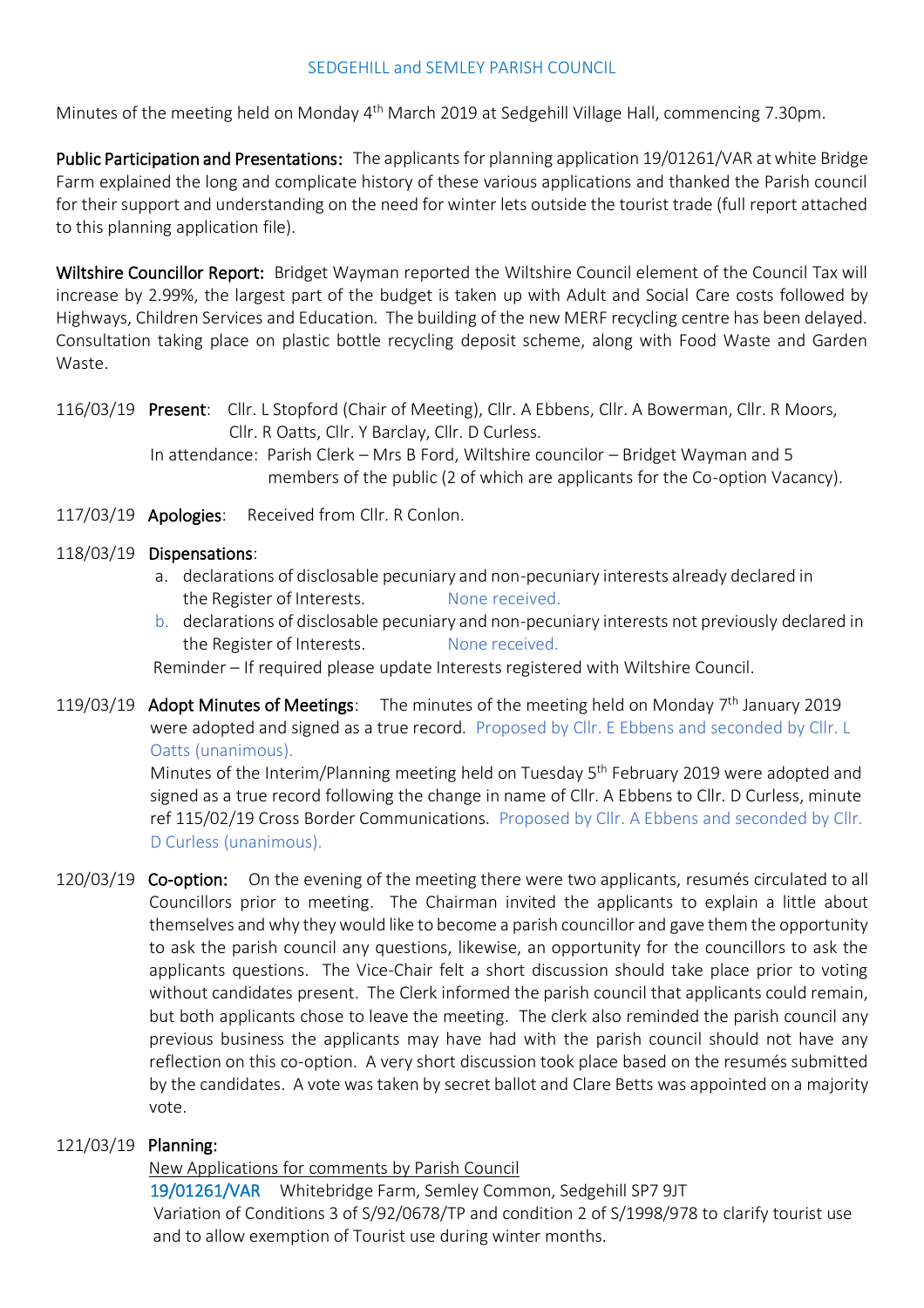Following a short conversation and taking on board the presentation given by the applicant in the public open session part of this meeting. The full council agreed they strongly support this variation and would like to reiterate all previous supportive responses. Proposed by Cllr. R Moors and seconded by Cllr. A Ebbens (unanimous).

Applications approved by Wiltshire Council

 19/00834/OHL Tisbury Electricity Circuit (TISB) E4L5 11kv WC approved 18/2/19 Applications awaiting approval by Wiltshire Council

 19/00622/VAR. The Cow Stalls, Lower House Farm, Sedgehill. SP7 9JF. Target date 22/3/19 18/12111/CLE Whitebridge Farm, Sedgehill. SP7 9JT Target date 19/3/19 For information

 Final Stages of Draft Wiltshire Housing Site Allocations Plan WC Briefing Note No. 19-004 – circulated to all councillors on 25/32/19.

 Land opposite Whitebridge Cottages – complaints received about the untidiness of land. Vice Chairman met with occupants and they are keen to tidy area too. To be monitored.

# 122/03/19 Matters for Consideration:

- a. Church Farm, Sedgehill Lease agreement signed. Electronic copy circulated to all with redacted signatures. All councillors agreed for clerk to confirm to the Solicitor to proceed with exchange of lease. The Chairman expressed special thanks to Cllr Y Barclay, Simon Chalwin and to all those involved for all their help.
- b. Standing Orders Review for PC All councillors agreed to expand the wording on page 12, section 21 a. to say that "at this time the council has determined not to appoint a Data Protection Officer".
- c. Traffic Calming Church Farm Junction (CATG Issue 6041) Topography survey complete. Cllr. D Curless confirmed at the recent CATG meeting this project was voted through as one of the top 5 priorities (next stage - design works to proceed). Julie Watts to meet with David Curless for a site meeting on the  $27<sup>th</sup>$  March 2019.
- d. Electoral Review WC Briefing Note No. 19-003 Local Government Boundary Commission, Wiltshire Council draft recommendations on the new electoral arrangement's, consultation closes 15th April 2019. Information circulated to all Councillors on 25/2/19. All councillors agreed to again express our wish to remain under Nadder & East Knoyle. Proposed by Cllr. L Stopford and seconded by Cllr. L Oatts (unanimous). Action: Clerk
- e. Cross Border Communications Radio Cllrs. D Curless and Cllr. L Oatts attended the meeting held on Saturday 16th February 2019 and were very impressed and enthusiastic with what is trying to be achieved. Interviews are by Podcast.
- f. Digital Access to Council Tax Records & Applying for Housing and Council Tax Reduction Online Briefing Note No. 19-005 - Emailed to all Councillors on 25/2/19. New WC website link will be launch on 4<sup>th</sup> March 2019. **Information only** and the latter only and the latter only
- g. CPRE Wiltshire and the Hills Group BEST KEPT VILLAGE Competition 2019 Entry Invitation. All councillors agreed not at present.
- h. Port-Folio Holders Revise. Item for next agenda.
- i. Sedgehill and Semley Community Emergency Plan Cllr. Representative required and data to be updated. It was suggested to ask our new councillor if interested. Action: Clerk
- j. AONB revising Boundary Suggested to talk to Sedgehill Community Action: Cllr. Y Barclay
- k. Milestones Cllr. L Stopford asked if the Milestone on the A350 could be maintained, there is a person in Motcombe who may be able to assist, and do we know of any other Milestones within our parish. Item for next agenda **Action: Cllr. L Stopford**
- 123/03/19 Police/Community Safety Reports: February community policing newsletter letter circulated by email. Nothing further to report.
- 124/03/19 Area Board Report: Cllr. Liz Stopford was not able to attend the last AB meeting. The next AB meeting to be held on Wednesday 20<sup>th</sup> March 2019, the theme will be on Community Housing.